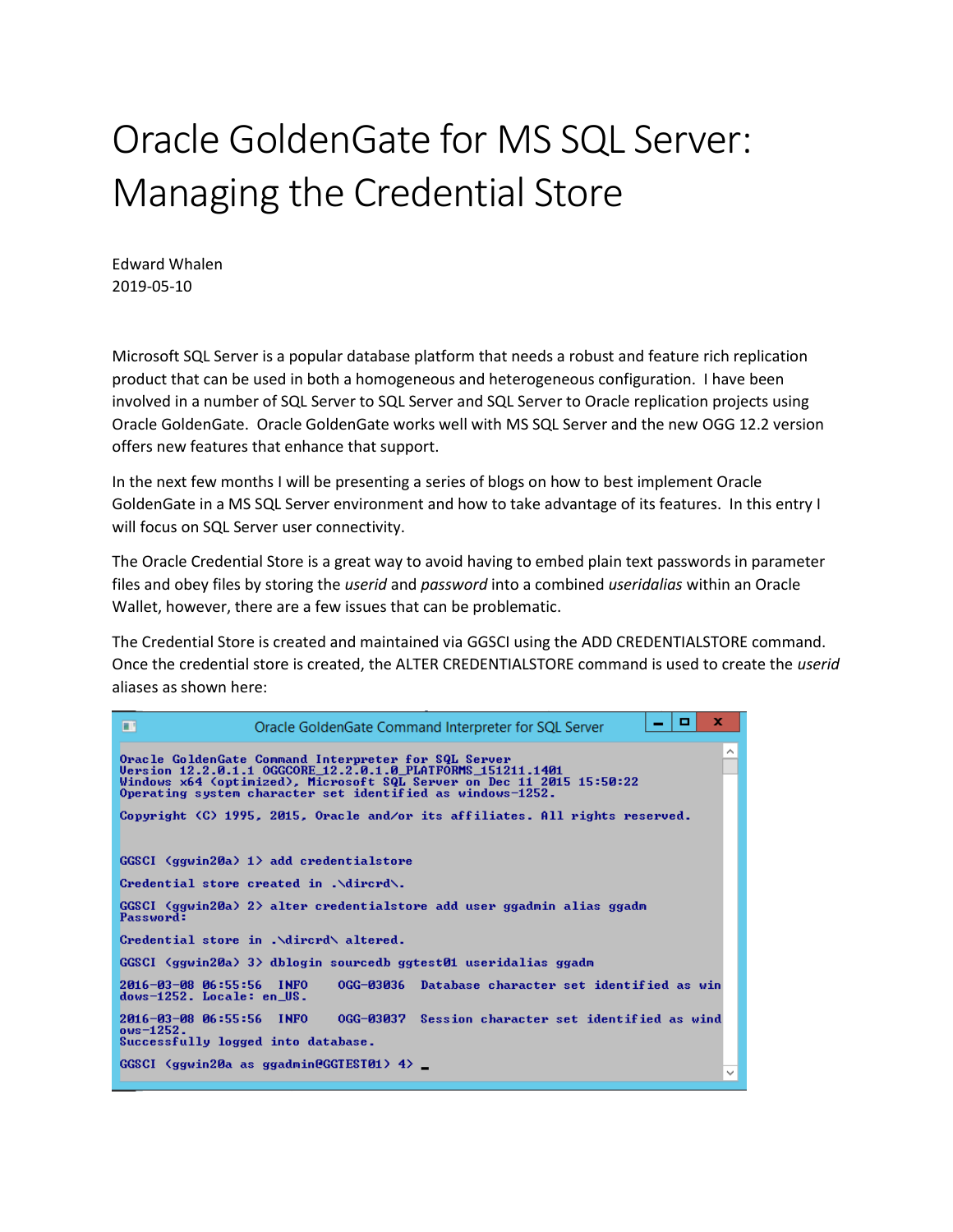Once the credential has been added to the Credential Store and the alias is available, the parameters USERID and PASSWORD are replaced by USERIDALIAS. The password never needs to be visible in parameter or obey files again.

So, what does this have to do with Windows and SQL Server? Due to Windows security, the Credential Store can only be used by the owner, in this case Administrator, who first creates it.

In this example, user **ewhalen** logs into the system and runs GGSCI. The **ewhalen** user attempts to access the credential store.

Any attempt to access the Credential Store that was created by another user will be met by the following error:

\*\*\* Could not open error log ggserr.log (error 13, Permission denied) \*\*\* ERROR: Unable to open credential store. Error code 28,759..

| ш<br>Oracle GoldenGate Command Interpreter for SQL Server                                                                                                                                                                                                  | o | x |
|------------------------------------------------------------------------------------------------------------------------------------------------------------------------------------------------------------------------------------------------------------|---|---|
| Oracle GoldenGate Command Interpreter for SQL Server<br>Uersion 12.2.0.1.1 OGGCORE 12.2.0.1.0 PLATFORMS 151211.1401<br>Windows x64 (optimized), Microsoft SQL Server on Dec 11 2015 15:50:22<br>Operating system character set identified as windows-1252. |   |   |
| Copyright (C) 1995, 2015, Oracle and/or its affiliates. All rights reserved.                                                                                                                                                                               |   |   |
| GGSCI (ggwin20a) 1> dblogin sourcedb ggtest01 useridalias ggadm<br>*** Could not open error log ggserr.log (error 13,Permission denied) ***<br>ERROR: Unable to open credential store. Error code 28,759                                                   |   |   |
| $GGSCI$ (ggwin20a) 2> $\sqsubset$                                                                                                                                                                                                                          |   |   |
|                                                                                                                                                                                                                                                            |   |   |
|                                                                                                                                                                                                                                                            |   |   |
|                                                                                                                                                                                                                                                            |   |   |
|                                                                                                                                                                                                                                                            |   |   |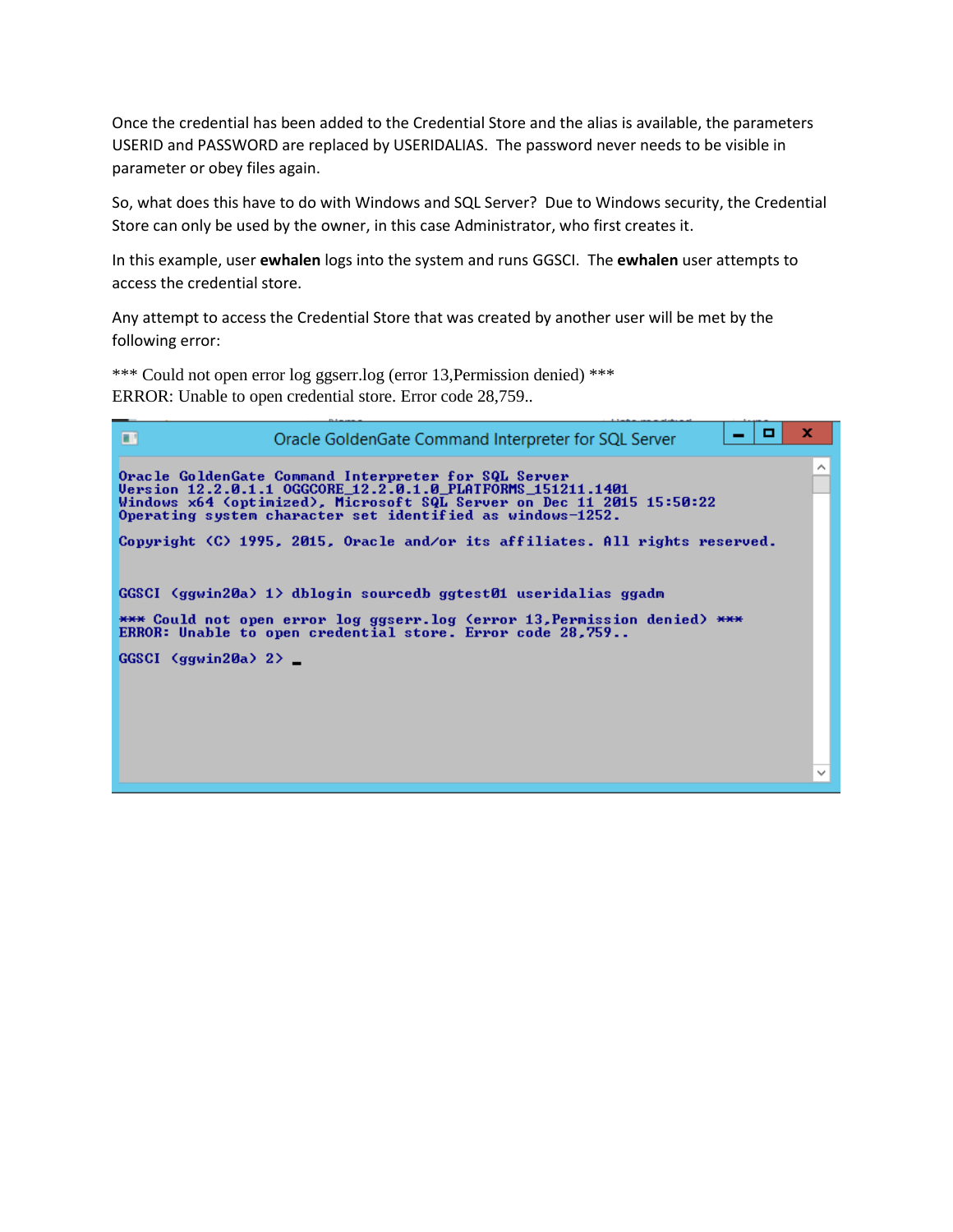In order for the Credential Store to be accessible by other users, permissions to the Credential Store wallet file must be modified.

To do this, navigate to the folder where GoldenGate was installed and open the *dircrd* folder.

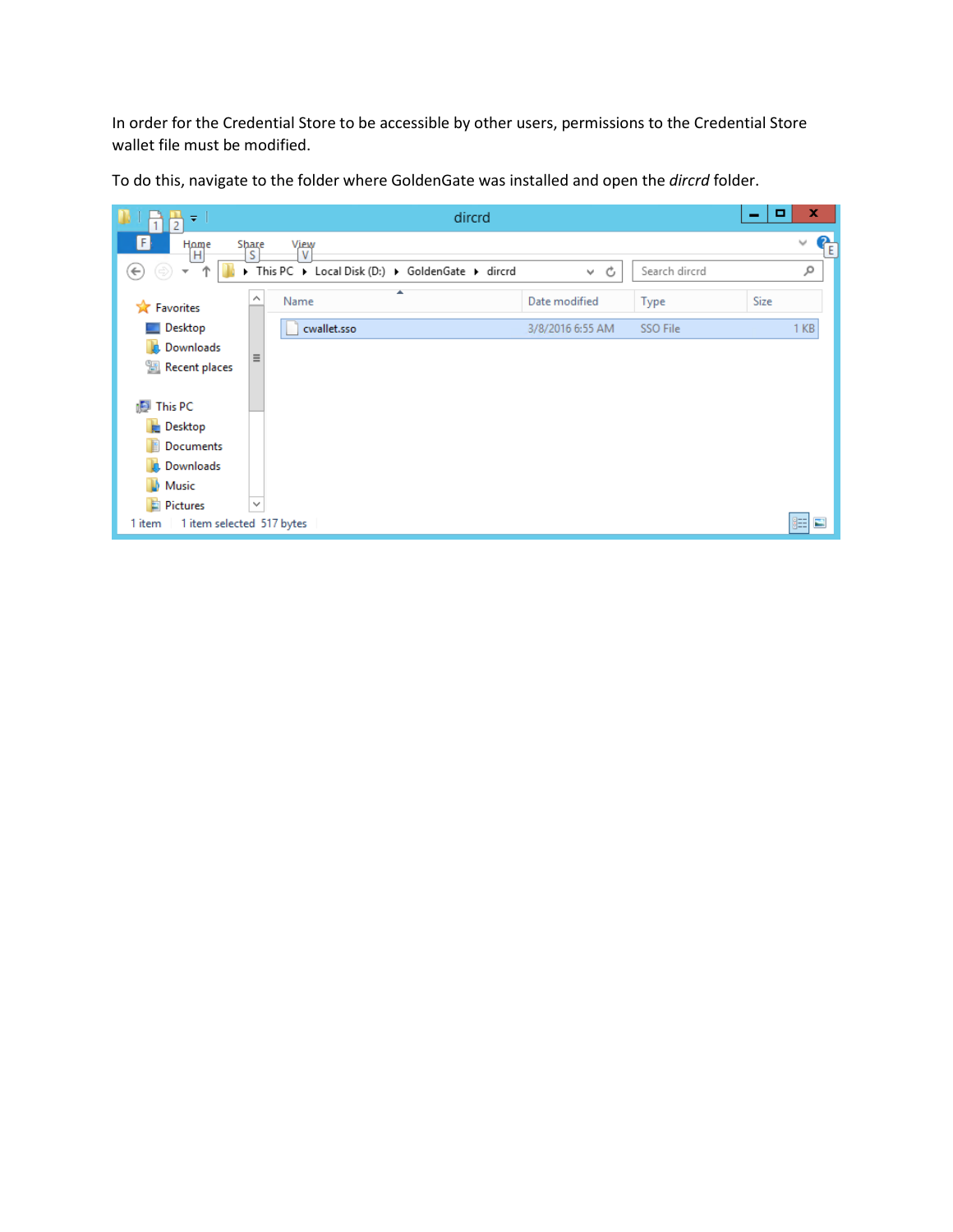Right click on *cwallet.sso* and select **Properties**.

|                     | cwallet.sso Properties               | x |
|---------------------|--------------------------------------|---|
| General<br>Security | Details  <br>Previous Versions       |   |
|                     | cwallet sso                          |   |
|                     | Type of file: SSO File (.sso)        |   |
| Opens with:         | $\rightarrow$ Pick an app<br>Change  |   |
| Location:           | D:\GoldenGate\dircrd                 |   |
| Size:               | 517 bytes (517 bytes)                |   |
| Size on disk:       | 0 bytes                              |   |
| Created:            | Today, March 8, 2016, 22 minutes ago |   |
| Modified:           | Today, March 8, 2016, 22 minutes ago |   |
| Accessed:           | Today, March 8, 2016, 22 minutes ago |   |
| Attributes:         | Read-only<br>Hidden<br>Advanced      |   |
|                     |                                      |   |
|                     | OK<br>Cancel<br>Apply                |   |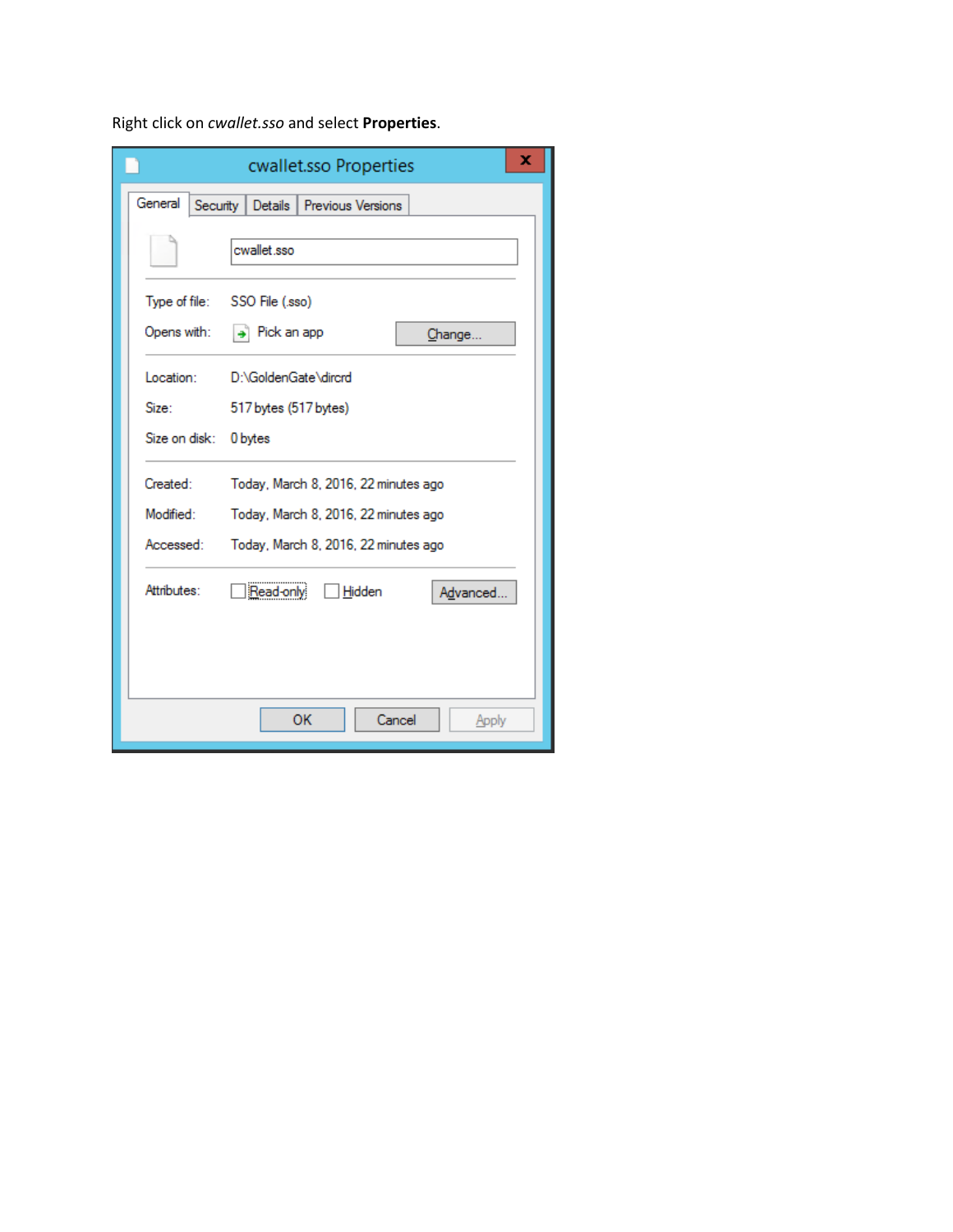Click on the **Security** tab.

| x<br>cwallet.sso Properties                                                 |
|-----------------------------------------------------------------------------|
| Security Details<br>General<br>Previous Versions                            |
| D:\GoldenGate\dircrd\cwallet.sso<br>Object name:                            |
| Group or user names:                                                        |
| SYSTEM                                                                      |
| Administrator (GGWIN20A\Administrator)                                      |
| To change permissions, click Edit.<br>Edit                                  |
| Permissions for SYSTEM<br>Allow<br>Deny                                     |
| Full control                                                                |
| Modify                                                                      |
| Read & execute                                                              |
| Read                                                                        |
| Write                                                                       |
| Special permissions                                                         |
| For special permissions or advanced settings,<br>Advanced<br>click Advanced |
| Cancel<br>OK<br>Apply                                                       |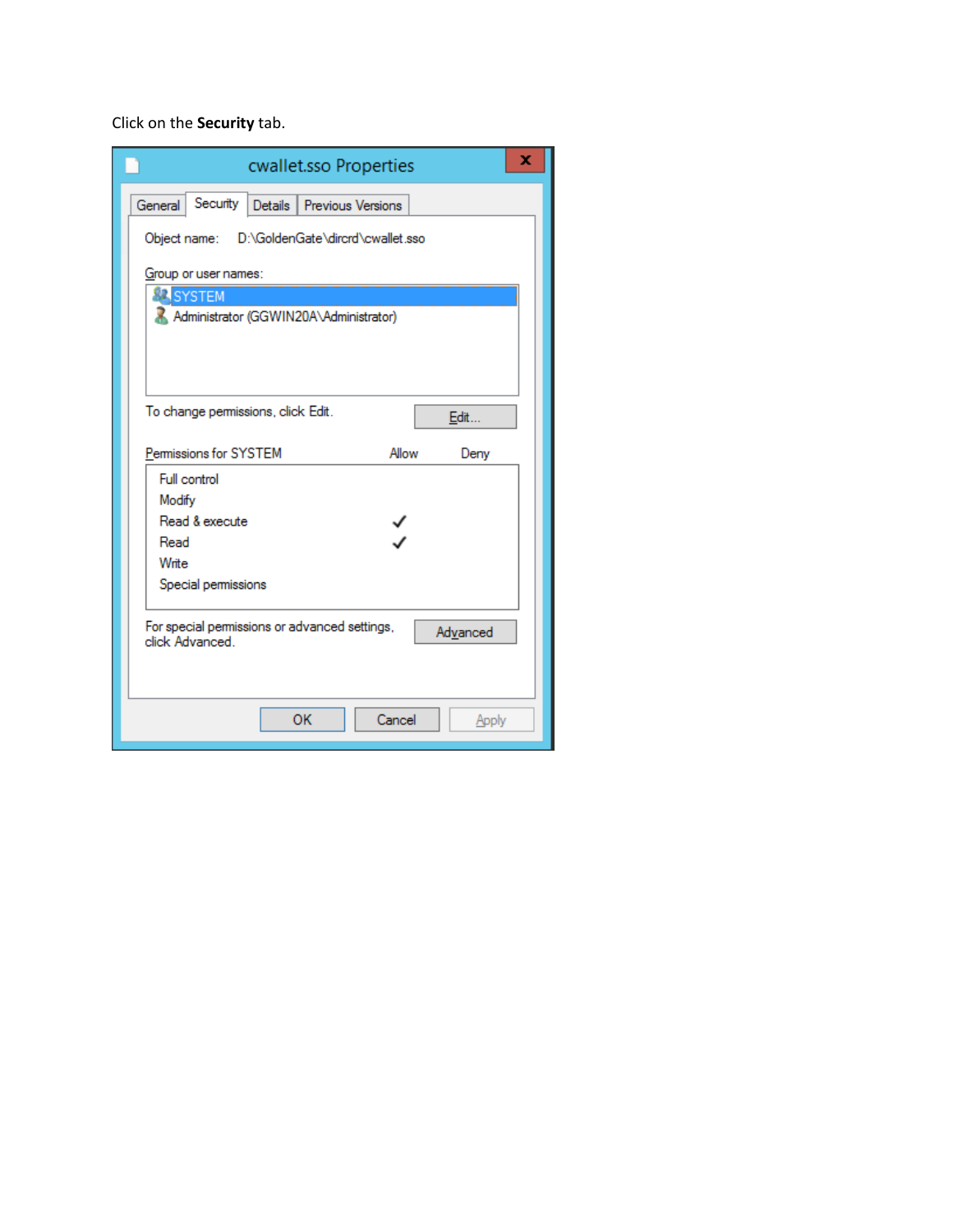In order to add additional access, click the **Edit**… button.

| Permissions for cwallet.sso                      |        |        | x            |
|--------------------------------------------------|--------|--------|--------------|
| Security                                         |        |        |              |
| Object name: D:\GoldenGate\dircrd\cwallet.sso    |        |        |              |
| Group or user names:                             |        |        |              |
| SYSTEM<br>Administrator (GGWIN20A\Administrator) |        |        |              |
|                                                  |        |        |              |
|                                                  |        |        |              |
|                                                  |        |        |              |
|                                                  | Add    | Remove |              |
| Permissions for SYSTEM                           | Allow  | Deny   |              |
| <b>Full control</b>                              |        |        | ́            |
| Modify                                           |        |        |              |
| Read & execute                                   |        |        | Ξ            |
| Read                                             |        |        |              |
| Write                                            |        |        | $\checkmark$ |
|                                                  |        |        |              |
| OK                                               | Cancel | Apply  |              |

Click **Add**… to enable additional access to the user.

| Select Users or Groups                         | x                  |
|------------------------------------------------|--------------------|
| Select this object type:                       |                    |
| Users, Groups, or Built-in security principals | Object Types       |
| From this location:                            |                    |
| GGWIN20A                                       | Locations          |
| Enter the object names to select (examples):   |                    |
| ewhalen                                        | <b>Check Names</b> |
|                                                |                    |
|                                                |                    |
| OK<br>Advanced                                 | Cancel             |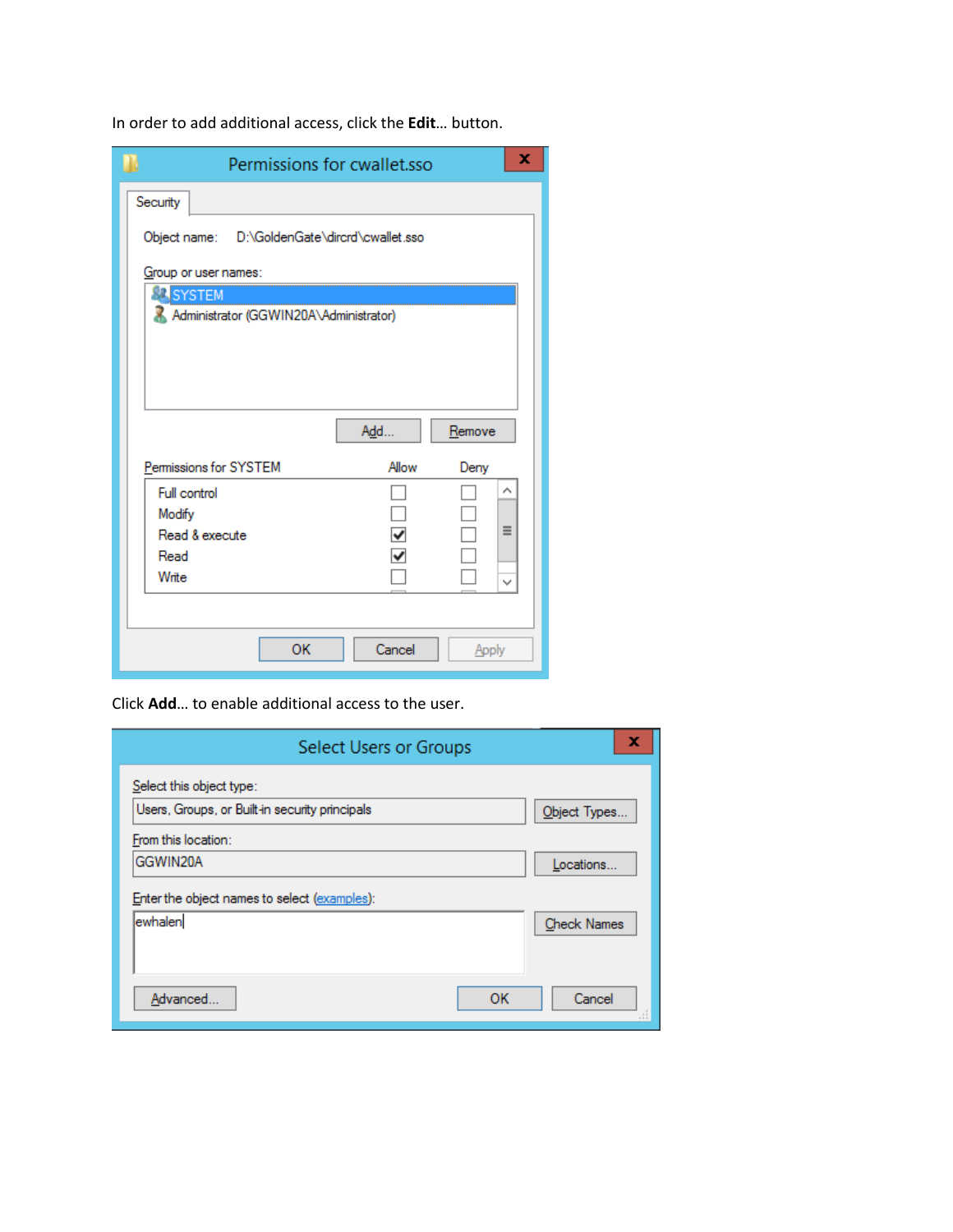Enter the username and click **Check Names** in order to validate the user.

| x                  |
|--------------------|
|                    |
| Object Types       |
|                    |
| Locations          |
|                    |
| <b>Check Names</b> |
|                    |
|                    |
| Cancel<br>лî       |
|                    |

Click **OK** to add the user.

By default, **Read & execute** and **Read** are enabled. If you want this user to be able to add credentials too, then **Modify** must be added. When you are satisfied, click **OK**.

| Permissions for cwallet.sso                                |        |        | x |
|------------------------------------------------------------|--------|--------|---|
| Security                                                   |        |        |   |
| Object name: D:\GoldenGate\dircrd\cwallet.sso              |        |        |   |
| Group or user names:                                       |        |        |   |
| <b>SA SYSTEM</b><br>Administrator (GGWIN20A\Administrator) |        |        |   |
| Edward Whalen (GGWIN20A\ewhalen)                           |        |        |   |
|                                                            |        |        |   |
|                                                            |        |        |   |
|                                                            | Add.   | Remove |   |
| Permissions for Edward Whalen                              | Allow  | Deny   |   |
| Full control                                               |        |        |   |
| Modify                                                     |        |        |   |
| Read & execute                                             |        |        | Ξ |
| Read                                                       | ✓      |        |   |
| Write                                                      |        |        |   |
|                                                            |        |        |   |
| OK                                                         | Cancel | Apply  |   |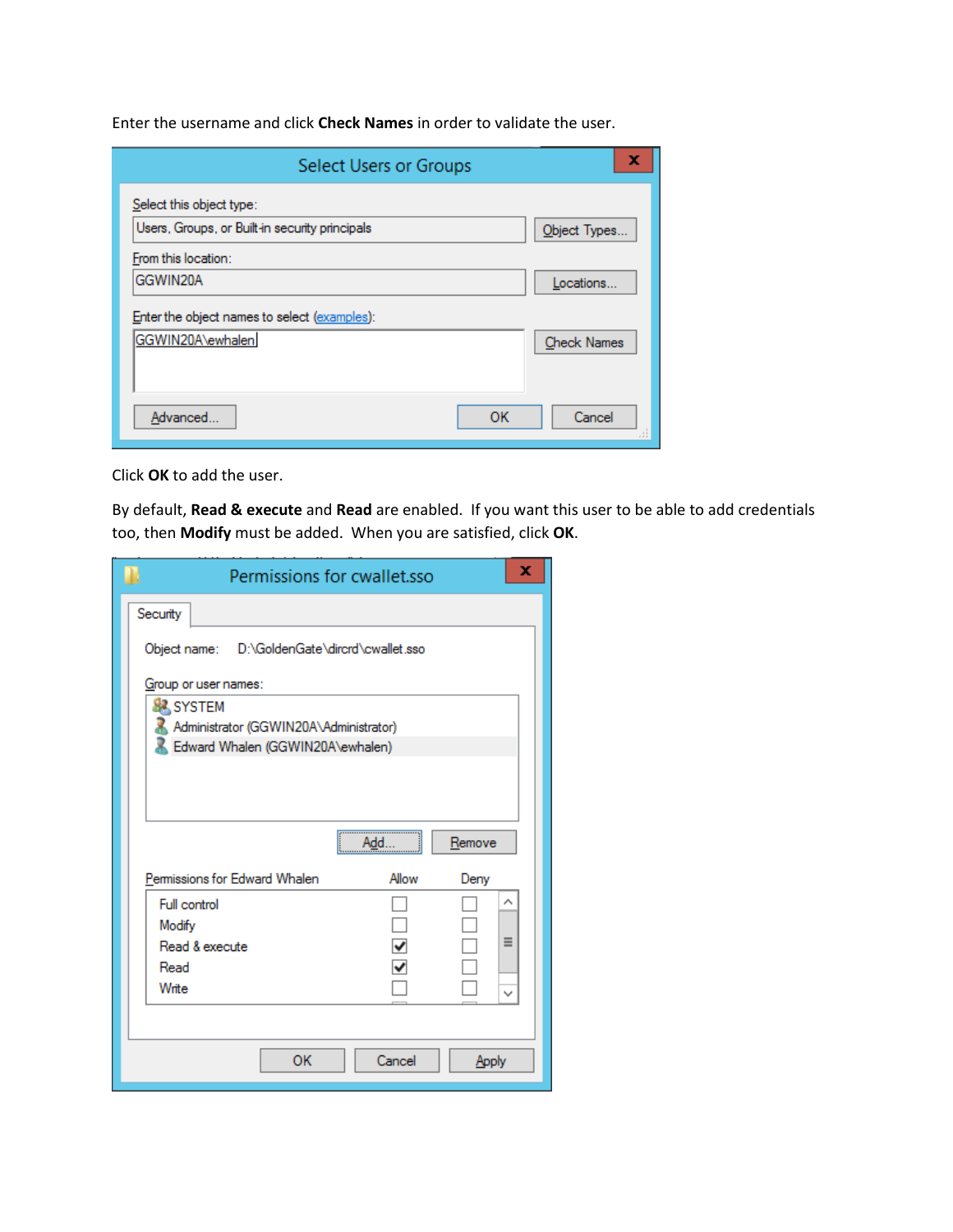Click **OK** to apply the changes.

| ×<br>cwallet.sso Properties                                                 |
|-----------------------------------------------------------------------------|
| Security Details Previous Versions<br>General                               |
| D:\GoldenGate\dircrd\cwallet.sso<br>Object name:                            |
| Group or user names:                                                        |
| <b>SA SYSTEM</b>                                                            |
| Edward Whalen (GGWIN20A\ewhalen)                                            |
| Administrator (GGWIN20A\Administrator)                                      |
|                                                                             |
|                                                                             |
|                                                                             |
| To change permissions, click Edit.<br>Fdit                                  |
|                                                                             |
| Permissions for SYSTEM<br>Allow<br>Deny                                     |
| Full control                                                                |
| Modify                                                                      |
| Read & execute                                                              |
| Read                                                                        |
| Write                                                                       |
| Special permissions                                                         |
|                                                                             |
| For special permissions or advanced settings,<br>Advanced<br>click Advanced |
|                                                                             |
| OK<br>Cancel<br>Apply                                                       |

Click **OK** to exit the *cwallet.sso* properties screen.